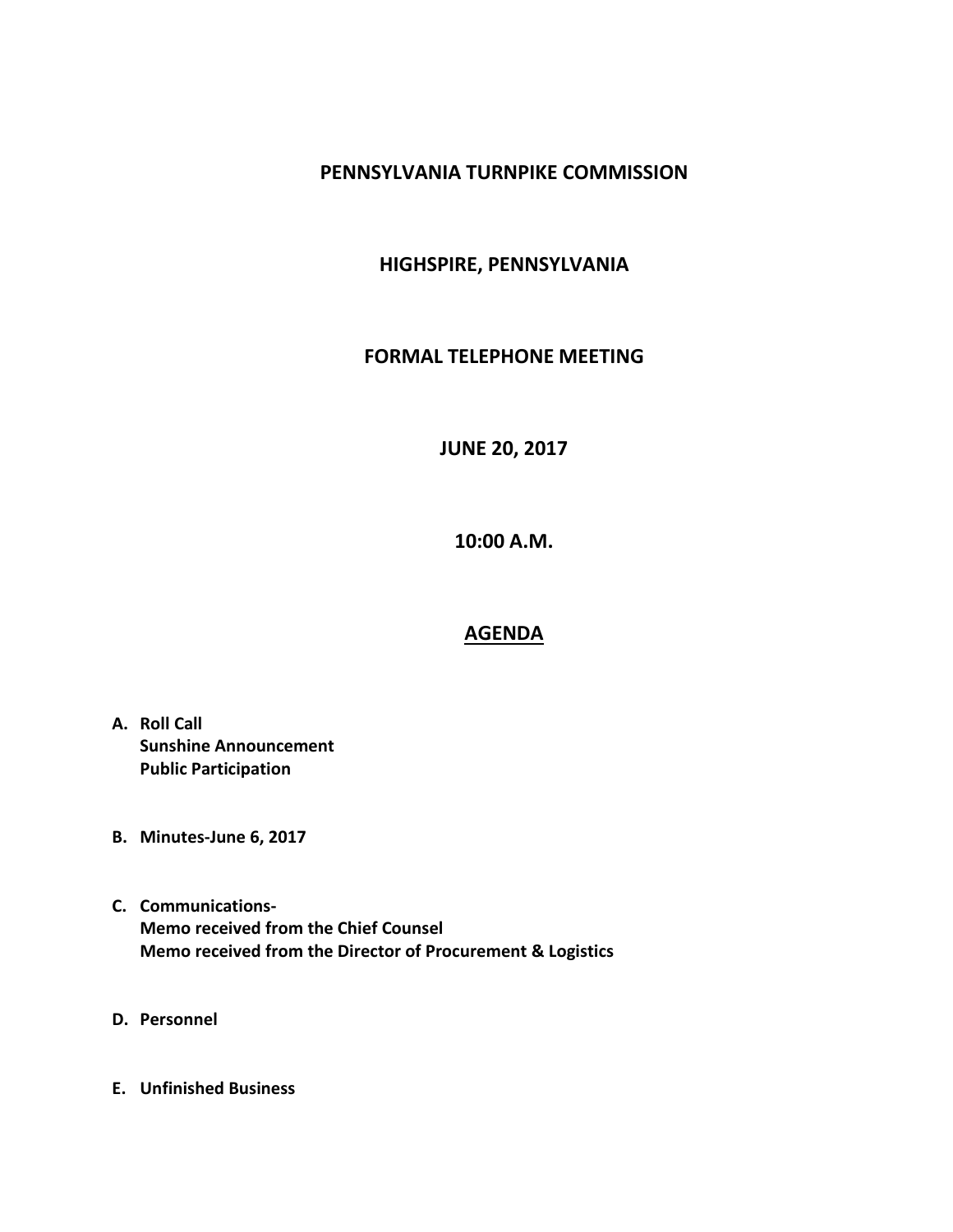- **1. Approve amending the Subordinate Revenue Bond previously approved at the March 21, 2017 Commission Meeting (item F-9b), to increase the not-to-exceed amount from \$500,000,000.00 to \$800,000,000.00.**
- **2. Approve the negotiation and execution of the Amendment to our agreement with Mohanty Gargiulo for Swap Advisory services, exercising the option to renew the agreement for an additional year, at a cost of \$105,000.00; and amending the agreement to include advisory services for new swap transactions; at a not-to-exceed amount of \$100,000.00 per transaction.**
- **3. Approve the Right-of-Way Requests for the items listed in memos "a" through "d":**
	- **a. Acquisition of Right-of-Way #3062-B (William E. & Anna H. Swailes), a partial take parcel necessary to construct the installation of Pre-Entry ITS from MP 10.00 to MP 201.00 by authorizing payment of \$1,000.00 representing fair market value to William E. & Anna H. Swailes; authorize the appropriate Commission officials to execute the required Temporary Construction Easement and other documents that may be required for closing; authorize the payment of additional statutory damages as calculated by the Right-of-Way Administrator and approved by the Chief Counsel; and payment of fair market value to the property owner is contingent upon their delivery of an executed Temporary Construction Easement as prepared by the Legal Department;**
	- **b. Adopt the proposed Property Acquisition Resolution for Right-of-Way #17781 (Connie M. Hart and Range Resources-Appalachia, LLC), a partial take parcel necessary for construction of the Southern Beltway, US 22 to I-79, by authorizing payment of \$7,100.00 representing estimated just compensation to the Law Office of Robert J. Wratcher LLC, escrow agent; and authorize payment of additional statutory damages as calculated by the Right-of-Way Administrator and approved by the Chief Counsel;**
	- **c. Adopt the proposed Property Acquisition Resolution for Right-of-Way #17728 (Daniel Machek, Michael Machek and Marta Zak, and Range Resources-Appalachia, LLC), a partial take parcel necessary for construction of the Southern Beltway, US 22 to I-79, by authorizing payment of \$35,000.00 representing estimated just compensation to the Law Office of Robert J. Wratcher LLC, escrow agent; and authorize payment of additional statutory damages as calculated by the Right-of-Way Administrator and approved by the Chief Counsel;**
	- **d. Settlement of Right-of-Way #17969 (Tseng Ta & Shu H. Peng), a partial take parcel necessary for construction of the Southern Beltway, US 22 to I-79, by authorizing payment of \$36,500.00 plus statutory Section 710 fees, also authorize payment of \$26,100.00 representing remaining settlement funds to the Law Office of Robert J. Wratcher LLC, escrow agent; authorize the appropriate Commission officials to execute the Release and Settlement Agreement as reviewed and approved by the Legal Department; and payment of the settlement funds to the property owners is contingent upon their execution and delivery of a full and final settlement and release of all claims as approved by the Legal Department.**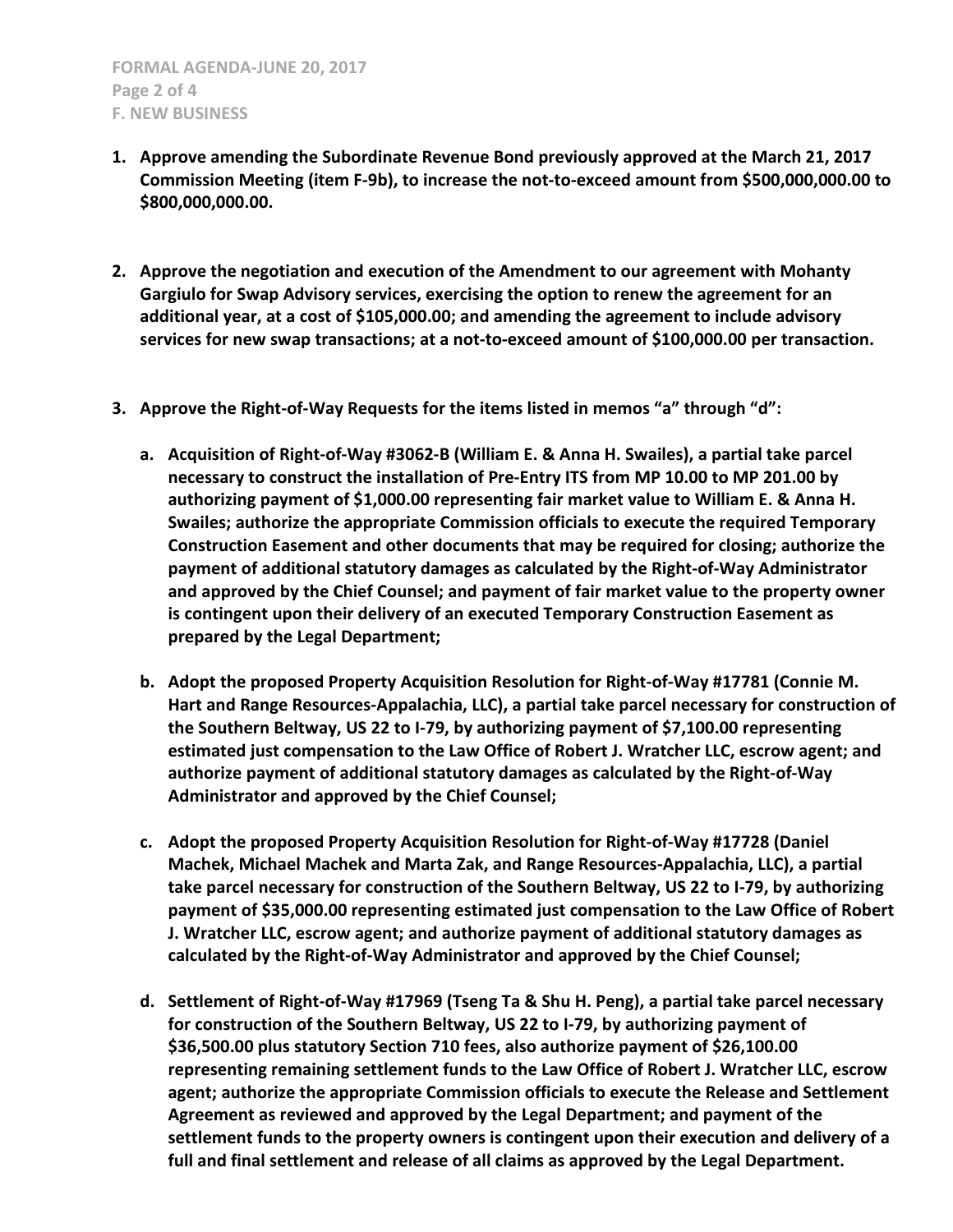- **4. Approve advertising for open-end drilling contract for subsurface boring, sampling and testing services from MP 247.30 to MP 359.00 and the Northeast Extension.**
- **5. Approve the Award of Bids, a Change Order and the Issuance of Purchase Orders for the items listed in memos "a" through "d":**
	- **a. Emergency generator and installation at the Carlisle Interchange, to the lowest responsive and responsible bidder, Premium Power LLC; at a total award of \$570,000.00;**
	- **b. Sludge and residual waste water removal, exercising the option to renew the agreement for an additional year (July 1, 2017 - June 30, 2018) with ACV Enviro APV/Allstate Power Vac Inc.; at a cost of \$334,000.00;**
	- **c. Mechanics hardware supply contract (July 1, 2017 – June 30, 2019), to the lowest responsive and responsible bidder, Midwest Motor Supply Company; at a total award of \$240,500.00;**
	- **d. Change Order for transfer switch maintenance, service and repair with Asco Services, Inc., to also include the cost for repairs to the transfer switches, for a cost of \$100,000.00 (repairs were included in the scope of the work, but the cost of repairs was not included in the original award value).**
- **6. Approve payment of the invoice to Travelers Property Casualty, through our broker Conner Strong & Buckelew, for a total amount of \$33,444.00, which represents the Builder's Risk policies for the bridge/overpass projects between MP 201.74 and MP 206.89.**
- **7. Approve the Change Orders and Final Payments for the items listed in memos "a" through "e":**
	- **a. Change Order # 1 and Final Payment for Contract #EN-00161-03-07 for roadway and miscellaneous repairs between MP A57.22 and MP A130.64 with Road-Con, Inc. for a decrease of \$629,973.20 to balance items to actual work completed, for a final contract value of \$1,370,026.80 and final amount due to the contractor of \$27,400.54;**
	- **b. Change Order #1 for Contract #T-040.00T001-3-09 for roadway and bridge reconstruction from MP 39.62 to MP 44.04 and bituminous resurfacing from MP 47.07 to MP 47.78 with Trumbull Corporation, for an increase of \$526,853.58 for milling, paving and pavement markings between MP 37.84 and MP 39.10 EB/WB; for a revised not-to-exceed amount of \$90,462,465.83;**